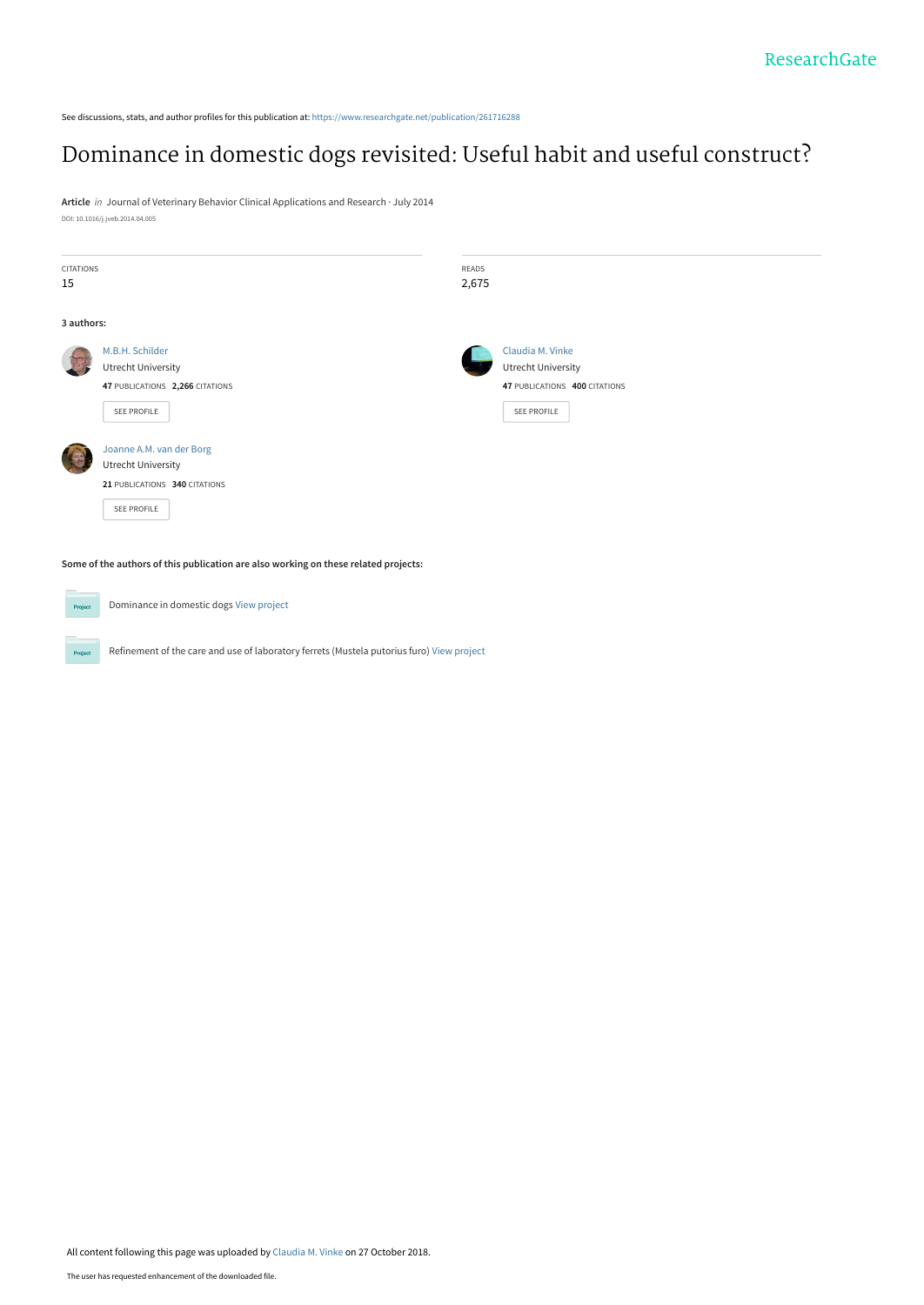**Contents lists available at ScienceDirect** 

## Journal of Veterinary Behavior

journal homepage: [www.journalvetbehavior.com](http://www.journalvetbehavior.com)

# Dominance in domestic dogs revisited: Useful habit and useful construct?



### Matthijs B.H. Schilder <sup>a, \*</sup>, Claudia M. Vinke <sup>a</sup>, Joanne A.M. van der Borg <sup>b</sup>

<sup>a</sup> Department of Animals in Science & Society, Faculty of Veterinary Medicine, Utrecht University, The Netherlands <sup>b</sup> Department of Animal Sciences, Behavioural Ecology Group, Wageningen University, Wageningen, The Netherlands

### article info

Article history: Received 10 December 2013 Received in revised form 8 April 2014 Accepted 8 April 2014 Available online 16 April 2014

Keywords: dominance hierarchy domestic dog formal dominance human-dog relationship

#### **ABSTRACT**

In the last decade, the validity and relevance of the dominance model was regularly put into question regarding relationships between canids like dogs and wolves, and consequently, human–dog relationships as well. The concept underlying this model, scientifically defined as an intervening variable reflecting status difference between individuals, is applicable when formal status signals symbolize the long-term relationship between individuals, resulting in a formalized dominance hierarchy. This article reviews the basics underlying the concept of dominance and reflects on the value and importance of some new quantitative studies on the applicability of the concept of dominance in domestic dogs. The conclusions are, first, that formal dominance is present in the domestic dog, expressed by context-independent unidirectional formal status signals. Consequently, formal dominance (e.g., submission) plays an important role in assessing status in dog-dog relationships. Second, that nonverbal status-related communication in humans resembles that in dogs to a considerable degree, and hence dogs may be well able to interpret this human status–related nonverbal communication from their perspective. Dominance is therefore also likely to play a role in human–dog relationships. Hence, the dominance concept might be useful to explain the development of certain problems in dog-dog and dog-human relationships. However, enforcing a dominant status by a human may entail considerable risks and should therefore be avoided.

2014 Elsevier Inc. All rights reserved.

### Introduction

The last decade saw a discussion on the validity and relevance of the dominance model regarding relationships between canids like dogs and wolves, and consequently, also concerning the humandog relationship. The reasons for this were summarized in a much discussed article by [Bradshaw et al. \(2009\),](#page-7-0) which denounces the concept of dominance in dogs and wolves on several grounds, to be mentioned in Dominance in dogs: considering the pro and contra arguments in more detail section. Recently, however, 3 new independent quantitative studies confirm the concept of dominance to be applicable in domestic dogs [\(Cafazzo et al., 2010; Trisko, 2011;](#page-7-0) [van der Borg et al., 2012](#page-7-0)). Moreover, these studies also mention

\* Address for reprint requests and correspondence: Matthijs B. H. Schilder, PhD, Department of Animals in Science & Society, Faculty of Veterinary Medicine, Utrecht University, P.O. Box 80166, 3508 TD Utrecht, The Netherlands. Tel: +31-30-2533674; Fax: +31-30-2539227.

E-mail address: [m.b.h.schilder1@uu.nl](mailto:m.b.h.schilder1@uu.nl) (M.B.H. Schilder).

and confirm the existence of the so-called formal dominance in dogs. This aspect of dominance was ignored in previous discussions on dogs, whereas this is well known in primates as a most important expression of submission or dominance. One exception is the study of [Bauer and Smuts \(2007\),](#page-7-0) who recognize formal dominance in dogs, partly on the basis of a quantitative analysis of play behavior. These 3 recent quantitative studies used the research model developed at Utrecht University in the years 1970-1980 [\(de](#page-7-0) [Waal, 1977; van Hooff and Wensing, 1987](#page-7-0)). Therefore, it is time to reconsider the arguments, data, and methods leading to such opposing conclusions and also to clarify whether the recent confirmations of dominance in domestic dogs could be a result of a bias in the methodology.

In this article, we first establish the theoretical backgrounds for dominance and its counterpart submission. In doing so, we follow the logic of the Utrecht School of former professor Jan van Hooff and his former pupil Frans de Waal, who have significantly contributed to the development of the concept of dominance and to the methodology to investigate what role dominance might play as an organizing principle in species, and to what degree. Subsequently,



Review

<sup>1558-7878/\$ -</sup> see front matter  $\odot$  2014 Elsevier Inc. All rights reserved. <http://dx.doi.org/10.1016/j.jveb.2014.04.005>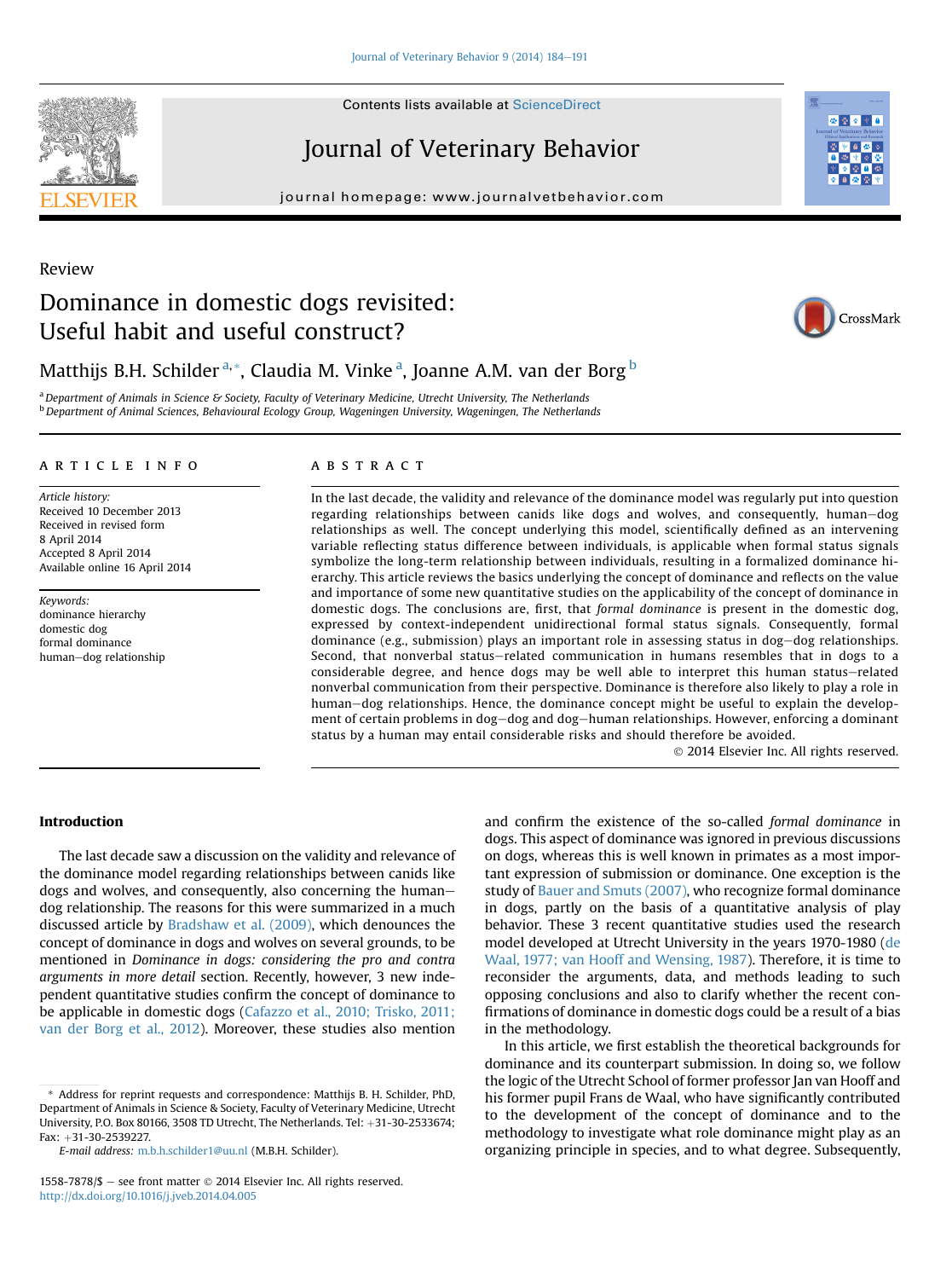we will discuss the validity and power of the argumentations and data from authors opposing the idea of dominance playing a role in dogs and wolves and contrast these with the results from the recent studies using the Utrecht dominance model. Finally, we will discuss possible implications for the human-dog relationship. We do not discuss in depth the mechanisms of formation of dominance relationships and the connection between dominance and leadership. The former has been modeled in the studies by [Hemelrijk \(2002\),](#page-8-0) [Beacham \(2003\), Forkman and Haskell \(2004\)](#page-8-0), and [Dugatkin and](#page-7-0) [Dugatkin \(2007\),](#page-7-0) and the latter is discussed in the studies by [Peterson et al. \(2002\), Bonanni et al. \(2010\)](#page-8-0), and [Akos et al. \(2014\).](#page-7-0)

#### Some basics of dominance

Members of a social group may differ in many aspects. Differences may include asymmetries regarding physical power, stamina, lineage, personality, weight, weaponry, age, and so on ([Maynard](#page-7-0) [Smith and Parker, 1976; Chase and Seitz, 2011](#page-7-0)). These differences in personal properties of individuals may influence the dominance relationships [\(Bernstein, 1981\)](#page-7-0) and may be stable over some time and to a certain degree. Stable asymmetries between individuals may lead to more or less predictable differences in behavioral outputs and outcomes of conflicts over resources. This predictability is not 100% because other factors (e.g., motivation) may interfere.

Dominance is regarded as an intervening variable that summarizes a set of behavioral differences between individuals (cf, [Hinde,](#page-8-0) [1974; Hinde and Datta, 1981\)](#page-8-0). This first means that a number of relevant behavioral exchanges within each dyad should show identical main directions: animal A shows several relevant behaviors more frequently toward animal B than vice versa. This first aspect can be investigated by correlation analysis and subsequent cluster or principal component analysis. This analysis may reveal groups of behavioral elements that are performed with the same main directions within the dyads. Behaviors in such a cluster may be lumped for further analysis. Typically, when main directions of submissive behaviors are reversed, these should correlate well with the behavioral measures reflecting dominance.

Second, these main directions within dyads should be identical over different competitive contexts. That is to say that the main directions of behaviors within each pair of individuals in context A should be identical to those in contexts B and C. For example, the main directions of behavioral exchanges in mate competition should be identical to those in food competition. An example of this type of consistency in dogs is given by the study of [Cafazzo et al. \(2010\).](#page-7-0)

Third, these behavioral asymmetries should be stable over a considerable period to be measured over weeks, months, and even several years.

Fourth, if a certain relevant behavior is found to be exchanged exclusively in one direction (animal A performs behavior X toward animal B, but [almost] never vice versa), it is said that such a behavior functions as a formal dominance signal or even a metacommunicative signal (cf, [van Hooff and Wensing, 1987](#page-8-0)), conveying either dominance or submission. Such formal dominance signals have been described in several species including wolves and several primates (see, e.g., [van Hooff and Wensing \(1987\)](#page-8-0) for wolves and [de](#page-7-0) [Waal \(1977\)](#page-7-0) for Java monkeys). Formal dominance signals should be shown exclusively in the same direction, independent of the type of context. There are formal signals that express dominance and formal signals that express subordination [\(Preuschoft, 1999](#page-8-0)). In the latter case, these signals may also function to inhibit further aggressive or dominant behavior by dominants. For example, the silent bared teeth display in Java and Barbary macaques is exclusively shown by submissive individuals toward dominants, independent of the context [\(de Waal and Luttrell, 1985; Preuschoft and](#page-7-0)

[van Schaik, 2000\)](#page-7-0). In wolves, a high posture is shown by dominants toward subordinates, whereas a low posture is exclusively shown by subordinates toward higher ranking animals, again independent of the context ([van Hooff and Wensing, 1987\)](#page-8-0).

We will use the term status signals (cf, Flack and de Waal, 2004) as a shortcut, indicating signals that are involved in either signaling dominance or submission.

In some articles (e.g., [de Waal, 1989](#page-7-0)), an additional criterion to recognize formal status signals is added, namely that such a 1-sided signal should be shown not only during competitive conflicts but also outside conflicts, for example, during greeting. This has been shown to occur in free-ranging domestic dogs also [\(Bonanni et al.,](#page-7-0) [2010\)](#page-7-0). The detection of formal status signals in a species is taken as proof that dominance relationships are important in structuring a given social organization. However, if formal status signals cannot be demonstrated, this does not exclude the possibility that dominance does play some role. Rather it suggests that its role might be far more limited (see, e.g., [Schilder, 1988\)](#page-8-0).

The degree of one sidedness by which a certain behavior is shown can be expressed in an index, called the direction (in)consistency index ([van Hooff and Wensing, 1987](#page-8-0)). For example, a direction consistency index of 90% means that an average of 90% of all occurrences of that particular behavior in all dyads were shown by animal A toward animal B and only 10% by animal B toward animal A. For dogs, formal status signals were suggested by [Bauer and](#page-7-0) [Smuts \(2007\)](#page-7-0) in their article on play in dogs. They observed that "role reversals" occurred during play and involved chasing and tackles but never included mounts, muzzle bites, and muzzle licks, suggesting that these behaviors were invariant indicators of formal dominance during play in domestic dogs (italics ours).

For a human observer, the usefulness of a formal status signal to identify the rank of individuals may sometimes be hampered by the rarity of its performance; preferably, it should be shown in most dyads. This aspect is called the coverage. It may occur that a rare signal of formal dominance, because of its one-sidedness, could in principle very well be used as a dominance indicator but that its rarity prevents its use to clarify rank relationships between a large number of individuals in a group. When it is shown, however, it can be extremely meaningful. An example is the behavior head-onhindquarters in plains zebra stallions. This is very much a 1-sided behavior, and its main directions were stable over years, but it occurred in only a few dyads and was therefore not suited to be used as a criterion to rank all stallions in a herd [\(Schilder, 1988](#page-8-0)).

A last characteristic of dominance in a social group is that stable relationships often lead to a ranking of individuals, which is completely or nearly linear. However, triangles may exist, meaning that animal A dominates animal B, that animal B dominates C, whereas animal C dominates A. The degree of linearity is dependent on the number of blank relationships (no behavioral exchanges for that particular behavior in a dyad), the number of ties (both A and B perform a behavior to one another with the same frequency), and the number of triangles. Several procedures to construct rank order and test their linearity and steepness have been published ([de Vries and Appleby, 2000; de Vries et al., 2000;](#page-7-0) [Gammell et al., 2001; Bayly et al., 2006](#page-7-0)). Ranking individuals in a group may be useful to describe behavioral patterns in that group but may not (necessarily) reflect an important variable in social organization [\(Bernstein, 1981\)](#page-7-0).

A quantitative analysis as described previously may lead to a variety of results: nonconcordant distributions of behaviors over dyads leading to nonidentical rank orders, or behaviors that are exchanged reciprocally, show an insufficient coverage, or a nonsignificant degree of linearity. An example of such an analysis leading to a limited applicability of the dominance concept as sketched can be found in the study by [Schilder \(1988\)](#page-8-0) for plains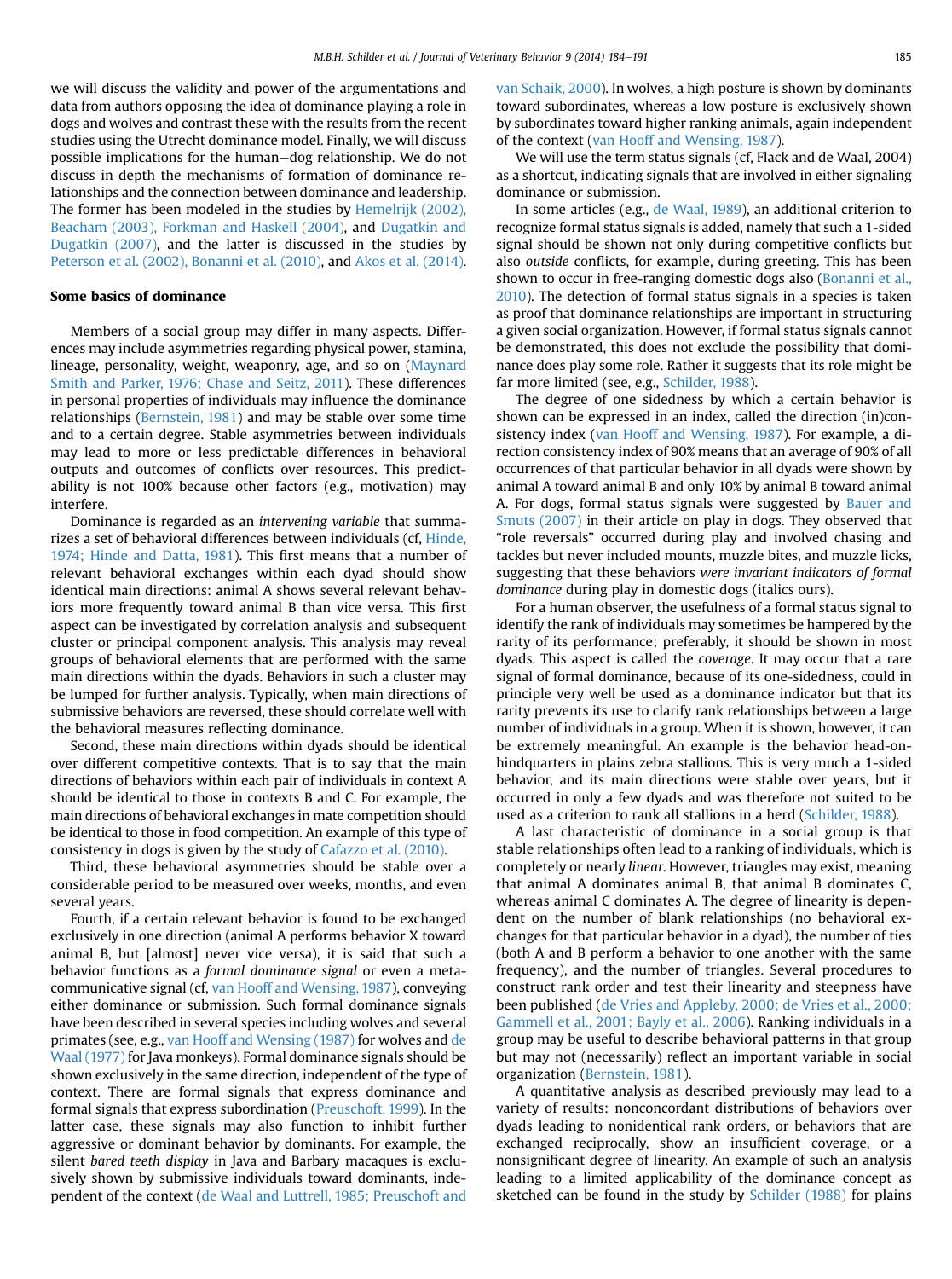zebra stallions. Therefore, the methodology is not bound to produce biased results but is precise and sensitive. The fact that 3 recent independent studies on dominance in dogs using this methodology found formal dominance to be present in the dog cannot therefore, with any likelihood, be attributed to a bias inherent to the methodology.

Finally, the validation of the concept of dominance must be found in its ultimate biological consequence, namely reproductive success. Indeed, the relationship between dominance status and reproductive success has been found in many species (see [Ellis,](#page-8-0) [1995](#page-8-0) for a review; African wild dogs: [Creel et al., 2007\)](#page-7-0). Most, but not all these studies, confirm the biological importance of being high ranking, and therefore they point at the important role of dominance relationships. Especially in primatology, the study of dominance, its causes, and its biological implications has been developed to great depth. Many of these studies took many years, enabling assessment of (sometimes lifelong) reproductive output in relation to rank position. One such study has been performed on free-ranging dogs. The authors found that, although the pack comprised multiple breeding individuals, both male copulation success and female reproductive success were positively influenced by a linear combination of dominance rank, age, and leadership (Cafazzo, personal communication). [Spotte \(2012\)](#page-8-0), on the other hand, summarizes that neither rank nor body size are important factors influencing reproductive success in the dog. Doubt is cast concerning this conclusion as, according to many articles, rank orders are not based on formal status signals.

It has become clear that dominance relationships become established not because higher ranking individuals reinforce their status by being aggressive or showing formal dominance signals but because lower ranking individuals recognize supremacy by showing formal submissive signals (e.g., [Rowell, 1974; Syme, 1974;](#page-8-0) [van Hooff and Wensing, 1987](#page-8-0)). This statement also makes sense from a logical point of view: if acceptance is lacking, conflicts are bound to remain or individuals avoid each other and may leave their group (see [Mech and Cluff, 2010](#page-8-0) for wolves). A state of repeated conflicts may occur when perceived asymmetries between 2 individuals are too small. In turn, this explains why conflicts between some dogs in the same household may be more frequent, persistent, and fierce than between other combinations. The probability of conflicts should be increased when dogs of the same sex, same age, and same breed are involved, leading to minimal asymmetry and hence, to more uncertainty with regard to their relationship. With this point, we now arrive at the assumed short-term function of dominance, namely to restrain the number and severity of physical conflicts. In canids, we know of just 2 studies that show that a stable hierarchy decreases and an instable situation increases the occurrence of aggressive encounters in semicaptive wolves ([Zimen, 1975; Moran 1982](#page-8-0)). Nevertheless, it may occur that either the submissive animal does not recognize its status or the dominant animal will still reinforce its status, in spite of the submissive animal showing submissive behavior [\(Forkman](#page-8-0) [and Haskell, 2004; Mech and Cluff, 2010](#page-8-0)).

In principle, conflicts are costly because they consume energy and time, may lead to wounds and other risks, such as an increased vulnerability to predation as a consequence of a decreased attention toward predators. These are the reasons why individuals have to make an a priori assessment before entering into a conflict. This assessment would include processing information on whether the resource at stake is worth the risk, the chances of losing and winning, and the possible costs of entering into a conflict. The outcome of such a weighing should lead to a decision to fight or to refrain and retreat. Uncertainty concerning the resource holding potential (RHP) could lead to agonistic interactions. These provide individuals with opportunities to gain information on the strength of opponents, which consequently can result into avoiding fights with animals that could defeat them. In this way, physical harm or worse may be reduced ([de Waal, 1989\)](#page-7-0).

To form dominance relationships resulting in a rank order, animals do not need to have a concept of dominance, which is suggested by [Casey \(2009\)](#page-7-0). It suffices that dogs know who is superior and who is subordinate, and a self-organized rank order emerges ([Beacham, 2003](#page-7-0)). Moreover, unpublished data from Utrecht University showed that dogs also have insight into the relationships between third parties. If this were not true, interventions in ongoing interactions would be randomly directed. However, the data showed that they are clearly consistent with the rank order! Third-party interventions turned out to be more directed against lower than higher ranking individuals in an interacting pair and more against losers than winners [\(Netto et al., 1992\)](#page-8-0). Also, trying to obtain a higher position does not need future planning, as [Casey](#page-7-0) [\(2009\)](#page-7-0) suggests. It just may happen provided there is some motivational factor that might be influenced by genetic (family) re-lationships, health, and environmental factors (see [Chase and Seitz,](#page-7-0) [2011](#page-7-0)). That many domestic dogs, if not most, do not show such an "ambition" may be also the result of domestication. In this respect, individual and breed differences are to be expected. Also, breeds may differ in their possibilities to show submissive and other be-haviors ([Goodwin et al., 1997](#page-8-0)), and breed-specific tail and ear postures may influence communicative (im)possibilities [\(Mertens,](#page-8-0) [2004; Leaver and Reimchen, 2008\)](#page-8-0).

#### Dominance in dogs: considering the pro and contra arguments in more detail

In this part, we follow the main arguments that would invalidate the concept of dominance for domestic dogs and comment on findings and conclusions.

1. Personality trait or dimension of relationship? Some authors claim that dominance is not a trait, but a characteristic of a relationship ([Bernstein, 1981; Langbein and Puppe, 2004;](#page-7-0) [Bradshaw et al., 2009\)](#page-7-0). Consequently, 'use of the expression "dominant dog" is meaningless' [\(Bradshaw et al., 2009](#page-7-0), p. 138) Comparable statements can be found in psychology. For example, [Burgoon and Hale \(1984\)](#page-7-0) define dominance and submission as fundamental dimensions of personal relationships, whereas others recognize dominance as a personality trait ([Kalma, 1991; Gangestad et al., 1992; Zebrowitz and Collins,](#page-8-0) [1997](#page-8-0)). There has thus been considerable debate in human and dog personality research on how to score and interpret certain traits and over the classification of certain behaviors within trait spectrums (e.g., [Jones and Gosling, 2005; DeYoung](#page-8-0) [et al., 2013](#page-8-0)). For instance, submissiveness has been classified as a trait in its own right [\(Jones and Gosling, 2005\)](#page-8-0) and also as a subtrait of neuroticism ([Ley et al., 2008\)](#page-8-0).

Dominance, like subordination, reveals itself in interactions between individuals, but it is the differences between personal characteristics that define nature and outcomes of these in-teractions in terms of dominance relationships (see also [Bernstein,](#page-7-0) [1981,](#page-7-0) p. 422). There is no logical reason why a trait like dominance/ submission would not be present in canids and other social species. Data from studies on dog personality up to now were not linked to data on dominance in social groups. An attempt was made by [Akos](#page-7-0) [et al. \(2014\),](#page-7-0) who investigated leadership, dominance, and personality in a small group of dogs. These authors state on page 2 that "leader/dominant dogs have a unique personality: they are more trainable, controllable and aggressive, additionally they are older than follower/subordinate dogs."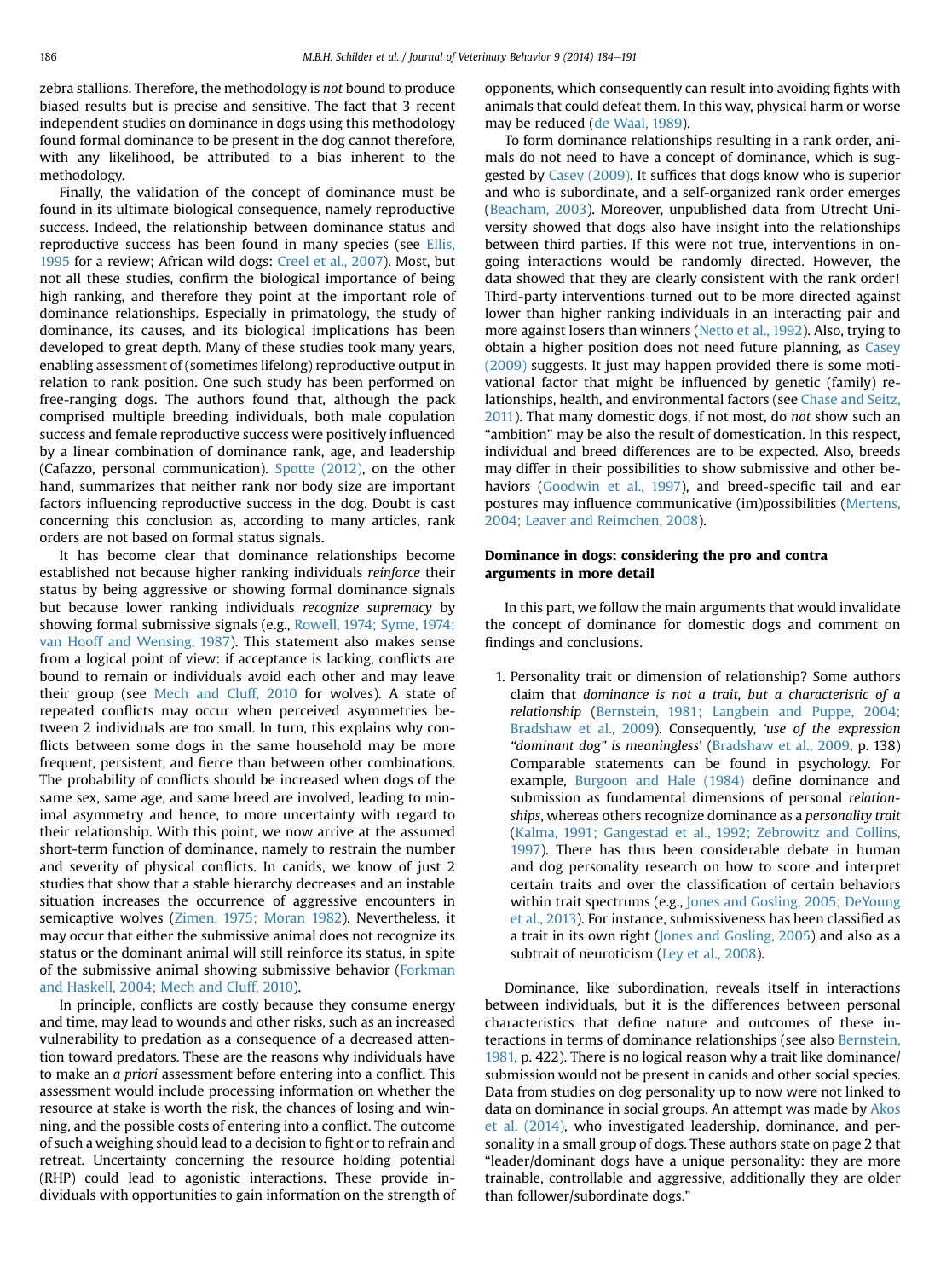<span id="page-4-0"></span>Gosling and John (1999) compared 19 studies in 12 species regarding the 5-factor model of personality. They included dominance and activity as factors in their analysis and concluded that evidence for a dominance factor was modest. Dominance appeared as a separate factor in 7 of the 19 studies they reviewed. In animals, the dominance factor was typically defined by assertiveness and boldness, physical aggression, and low fearfulness (p. 71). In humans, the dominance trait is typically only related to the E factor: extraversion vs. introversion ([Gosling and John, 1999](#page-8-0)). Most likely dominant dogs will be of the "bold" type as defined by [Svartberg](#page-8-0) [\(2005\).](#page-8-0) This behavioral tendency often cannot be demonstrated at an early age in dogs or wolves (dogs: [Beaudet et al., 1994; Diederich](#page-7-0) [and Giffroy, 2006](#page-7-0); wolves: [Packard, 2003](#page-8-0)), although in a recent meta-analysis [Fratkin et al. \(2013\)](#page-8-0) found substantial consistency for the dimensions aggression and submission in puppies, just as [Svartberg et al. \(2005\)](#page-8-0) found consistency in personality in adult dogs. Inconclusive as the results are, they suggest that aspects of dominant and submissive personalities can be recognized in personality studies, including those on dogs. There are indeed dogs that show high postures toward many other dogs, just as there are dogs that show submissive behaviors toward many other dogs. This may reflect respectively dominant and submissive personalities, which may be recognized by many other individuals, although bold (certain) and shy (uncertain) would also be appropriate labels.

- 2. Explaining submissive actions as conflict defusing actions, instead of submissive ones, leaves the one-sidedness of the performance of submissive behaviors unexplained: why should only submissive dogs defuse and not the dominant ones? There must be more to it than just reconciliation or appeasement. This does not mean that acknowledgment of the dominant status of the opponent is the only function of showing a submissive behavior. Because muzzle licking seems to be derived from juvenile begging behavior [\(Schenkel, 1947](#page-8-0)), both a submissive and an appeasing meaning could have been developed later on in evolution. This defusing function of submissive acts was recognized by [Schenkel \(1967\)](#page-8-0). The one-sidedness of submissive behaviors, nevertheless, demonstrates that acknowledgment of status might be a primary function.
- 3. The much used pack model of wolves does not apply for domestic dogs; a conclusion that was drawn by [Coppinger \(2001\), van](#page-7-0) [Kerkhove \(2004\), Bradshaw et al. \(2009\),](#page-7-0) and [Yin \(2009\).](#page-8-0)

In wild wolves, life appears far more peaceful than previously thought, and wolves form an extended family group [\(Mech, 1999;](#page-8-0) [Mech and Boitani, 2003\)](#page-8-0). Under natural circumstances, strict rank orders, separately between male and female wolves, were not found in the wild and fights about dominance were not observed by [Mech \(1999\).](#page-8-0) [Mech \(1999\)](#page-8-0) seems to equal alleged dominance by the breeding pair with the parenting role: "any parent is dominant to its young offspring," so the dominance status is "trivial information," and the term dominance "falsely implies a rigid force-based dominance hierarchy." However, [Mech \(1999\)](#page-8-0) may have overlooked here that between the breeding male and female, and also within the litter, dominance relationships may exist and depend on formal submissive signaling. On the other hand, [Mech \(1999\)](#page-8-0) recognizes that there is rank-related communication in wild wolves and that it involves posturing. Unfortunately, he has neither appreciated nor investigated whether posturing could be a formal status signal in wild wolf packs and that its frequent occurrence suggests that it must be functional. In a later article, [Mech and Cluff](#page-8-0) [\(2010\)](#page-8-0) described a prolonged dominance interaction between 2 wolves. Based on his observations that dominant wolves, usually the parents in a family group, dominate offspring by forcing them to the ground (mostly not lasting longer than 30 seconds), he suggests

that adult wolves this way force mature offspring to leave the pack and disperse. Research by him was done in summer, and competition for food and mates in summer is less than in winter. This may explain why he has missed much of dominance-related communication.

Most data on dominance in wolves stem from groups in captivity, where group composition may be abnormal and where levels of competition and aggression may be higher because of the lack of opportunities to disperse as wild wolves have. Consequently, increased frequency and intensity of communicative acts facilitate the construction of rank orders by observers. Because competition arises mostly within sexes, resulting in far more interactions within rather than between sexes, separate rank orders may arise. Such hierarchies were not found in all studies on captive wolves: [Moran](#page-8-0) [\(1982, p. 81\)](#page-8-0) did not find an "overall social structure" in his captive group of wolves, although "there were pairs in the group whose interactions suggested a typical dominance/subordinate relationship." [Spotte \(2012, p. 227\)](#page-8-0) concluded that expressions of dominance hierarchies in wolf packs are largely artifacts of captivity. However, a more adequate view would be that the species has the property to form hierarchies when competition is increased. There are no reports of abnormal behaviors involved in this, so formation of dominance relationships can be seen as a normal process occurring in extreme conditions resulting in elevated competition.

Further arguments that the wolf model cannot be applied to dogs are first, that dogs do not live in wolf-like cooperative packs and second, that dog behavior differs radically from wolf behavior because of domestication ([Bradshaw et al., 2009\)](#page-7-0). The studies by [Pal](#page-8-0) [et al. \(1998\)](#page-8-0) and [Pal et al. \(1999\)](#page-8-0) are cited by Bradshaw et al. to illustrate these differences (see later). More recent, however, a clear pack structure in free-ranging dogs has been revealed ([Bonanni](#page-7-0) [et al., 2010; Cafazzo et al., 2010, 2012\)](#page-7-0). Although not all feral dogs may adopt a wolf-like pack structure, the data in the newer articles bear out that communication regarding status does not differ so much between wolves and dogs at all. The main results of the new studies on dogs are summarized in Table 1 and resemble closely

#### Table 1

Signals related to (formal) dominance in wolves, dogs, and humans

| Authors                                                                                                                             | Formal signals of dominance and<br>submission in the wolf                                                                                                                                                                               |
|-------------------------------------------------------------------------------------------------------------------------------------|-----------------------------------------------------------------------------------------------------------------------------------------------------------------------------------------------------------------------------------------|
| Van Hooff and Wensing, 1987<br>Fatjo et al., 2007<br>Mech, 1999<br>Schenkel, 1947, 1967                                             | Low & high posture,<br>muzzle licking<br>Tail position<br>Posturing<br>Passive submission                                                                                                                                               |
| Authors                                                                                                                             | Formal signals of dominance and<br>submission in the dog                                                                                                                                                                                |
| Bauer and Smuts, 2007<br>Cafazzo et al., 2010<br><b>Trisko, 2011</b><br>van der Borg et al., 2012                                   | Mounts, muzzle licks, muzzle bites<br><b>Submissive affiliative behavior</b><br>including low posture<br><b>Submissive behavior</b><br>Lowering of posture, muzzle licks,<br>low tail wag<br>$=$ active submission cf<br>Schenkel, 1967 |
| Authors                                                                                                                             | Signals of dominance and<br>submission in humans                                                                                                                                                                                        |
| Morris, 1979; Mignault & Chaudhuri,<br>2003<br>Zivin, 1977; Schwartz et al., 1982;<br>Eibl-Eibesfeldt, 1997; Carney et al.,<br>2005 | Lowering of posture: crouch, kneel,<br>head down, kiss hand/foot<br>High head/body posture                                                                                                                                              |
| Rosa and Masur, 1979; Kalma, 1989<br>Strongman and Champness, 1968                                                                  | Extended eye contact<br>Gaze aversion                                                                                                                                                                                                   |

Bold print: signals designated by authors as formal signals; normal print: dominance/submission signals not designated as formal signals by respective authors.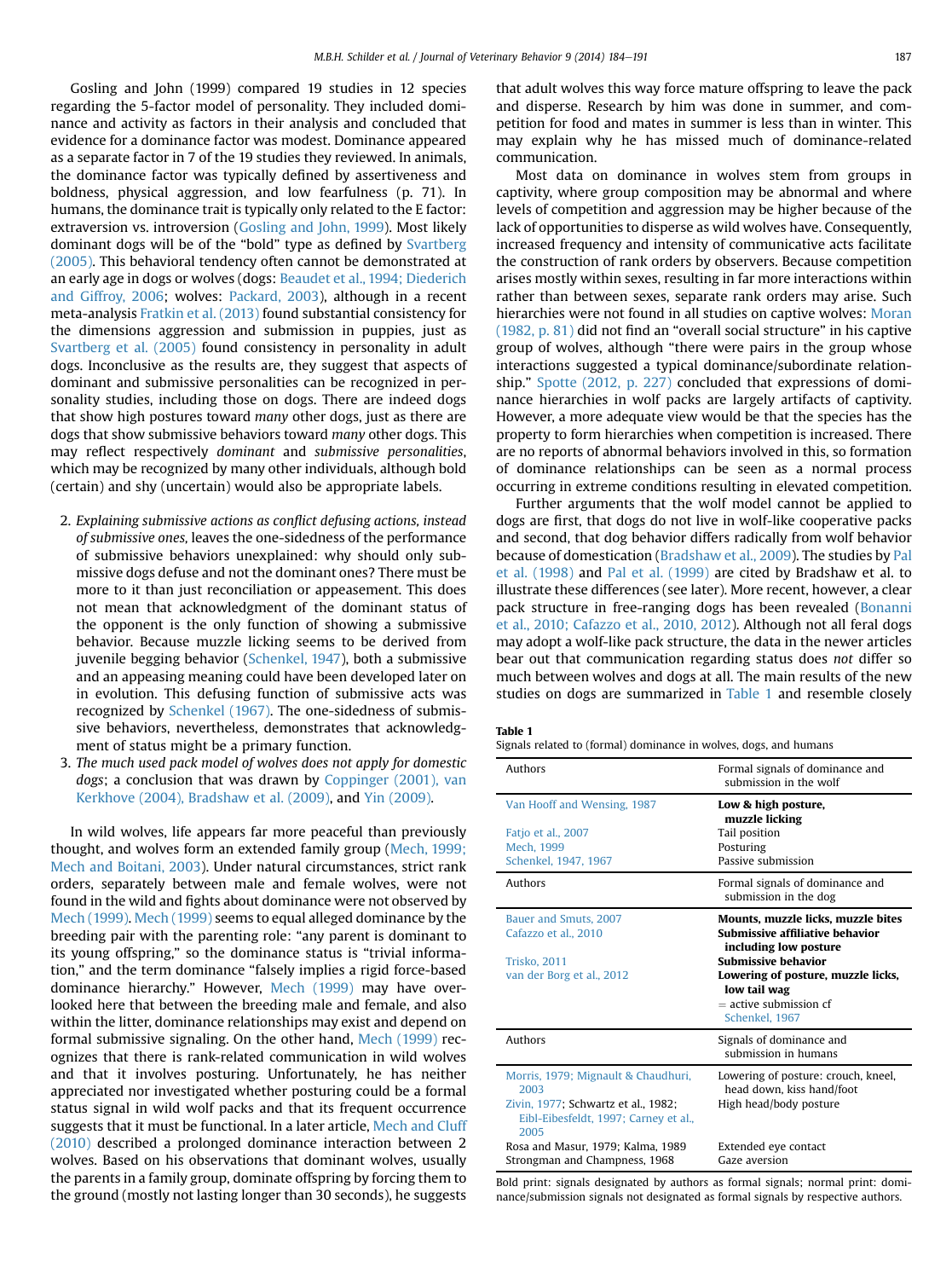those in the classic descriptive study of [Schenkel \(1947\)](#page-8-0) and the quantitative study by [van Hooff and Wensing \(1987\)](#page-8-0) on wolves, and are also in line with the study by [Fatjo et al. \(2007\)](#page-8-0), who concluded that the most reliable indicator of status is the tail position. It should be noted that the captive group studied by [van Hooff and](#page-8-0) [Wensing \(1987\)](#page-8-0) in fact was an extended family: an original breeding pair with young and adult offspring.

Although the behavior of captive wolves may differ quantitatively from that of free-ranging wolves related to the level and intensity of competition, so far, the available data show that the principles of communication are identical. Because formal status signals in wild wolves do occur, dominance must also play a role there. That feral dogs do not always live in clear pack structures might complicate discovery of dominance relationships but does not inherently makes them nonexistent. The argument that a wolf group must be seen as an extended cooperative family does not logically imply that dominance does not play an important role: data on humans and other primates (who often live in an extended family group structure!) show otherwise [\(Tiger, 1970; de Waal,](#page-8-0) [1977; Thomas, 2012](#page-8-0)). [Mech and Cluff \(2010\)](#page-8-0) even stated that "dominance is one of the most pervasive and important behaviors among wolves in a pack, yet its significance in free-ranging packs has been little studied."

- 4. The outcomes of competition about resources have been used to investigate and define dominance. It is important to note the often overlooked difference between dominance and the consequences thereof. For example, dominance has been defined by [van Kerkhove \(2004\),](#page-8-0) following [Drews \(1993\):](#page-7-0) "with reference to repeated conflicts between conspecifics over a scarce resource, whereby the same individual always gains access to the resource. With respect to only that specific resource, the winning animal is said to be dominant over the loosing animal. Thus, social dominance is often *quite fluid* ..." (italics ours). In this reasoning, dominance is confused with a possible consequence of being dominant, and second, the implication is that dominance is flexible. Used in this way, the concept of dominance indeed would be superfluous. We have argued before that using the concept of dominance only makes sense if relationships tend to be stable over time and its behavioral expression consistent over contexts. This also is likely to hold for canids: [Fatjo et al. \(2007\)](#page-8-0) mention a stable rank order in their captive wolf group lasting at least 12 months and comparable stability was found in the group of wolves studied by [van Hooff and Wensing \(1987\)](#page-8-0) and later by [Derix et al. \(1993\).](#page-7-0) Flexibility in the outcomes of conflicts may well be explained by individual differences in motivation and/or perception of the incentive value of a resource, leading to outcomes inconsistent with the dominance relationship. For example, a satiated dominant individual may leave food for a submissive one, but formal dominance signals will be exchanged as they were before: their main directions will not change. When formal dominance is not taken into account, and the focus of dominance studies is on the outcomes of conflicts only, this may lead to false assumptions regarding dominance status. Competitive ability is considered to differ from formal dominance [\(de Waal,](#page-7-0) [1989; Preuschoft, 1999](#page-7-0)).
- 5. In feral dogs, reproduction is not linked with dominance. [Pal et al.](#page-8-0) [\(1999, 2003, 2005\)](#page-8-0) could neither find clear displays of dominance or submission in their group of feral dogs nor frequent aggressive encounters between females. They found little reproductive suppression in females, and they found that infanticide only occurred rarely. However, [Pal et al. \(1998\)](#page-8-0) established dominance hierarchies based on aggressive encounters, which is supposedly not an adequate measure, as

discussed before. Moreover, [Pal et al. \(1999\)](#page-8-0) could not detect a relationship between dominance and the number of matings. From this, [Bradshaw et al. \(2009\)](#page-7-0) concluded that "reproduction in feral dog groups ... appears not to be controlled by a wolf pack type of dominance hierarchy." It can be questioned if such a conclusion can be made based on data on this small group of animals; and it certainly should not be generalized. It remains also unclear from their article if [Pal et al. \(1998\)](#page-8-0) have investigated whether asymmetries in behavioral exchanges are concordant before lumping behaviors into groupings for investigating dominance and its consequences. In a later study, [Pal \(2010\)](#page-8-0) refers to [Cafazzo et al. \(2010\)](#page-7-0) regarding their defining criteria for dominance in litters of feral dogs: he now used "upright and stiff body postures with head held high and ears pricked, and growling and baring teeth." In this study, he states that dominance hierarchy develops at an early stage of life and that "female and male domestic dogs form intra-sexual dominance relationships" (p. 150). This result agrees with those on wolves of [Schenkel \(1947\), Woolpy \(1968\),](#page-8-0) and [Zimen \(1975\)](#page-8-0) but not with that of [van Hooff and Wensing \(1987\).](#page-8-0)

Data analysis in several species has shown that lumping behaviors that are not distributed in an identical way may *prevent* finding existing rank relationships to emerge. For example, combining offensive with defensive aggression in horses masks an otherwise linear rank order ([van Dierendonck et al., 1995](#page-8-0)). Thus, Pal's findings might be simply a matter of a small data set, data arrangement, and analysis. As mentioned before, a recent study by Cafazzo et al. (personal communication) has shown a relationship between dominance and reproductive success in free-ranging dogs.

6. Dogs are not likely to strive for dominance. [Bradshaw et al. \(2009\)](#page-7-0) and [Casey \(2009\)](#page-7-0) presented some data of their own research, on a group of neutered male dogs. In this study, no clear rank order could be found, but they did find some "consistent dominant or subordinate relationships" within that group. Based on these findings, they concluded that "it now seems unlikely that interactions between dogs are always, or indeed ever, driven by the aim to achieve status within a social group." This conclusion is based on the investigations of a group of castrated individuals of the same sex, seemingly lacking any competitive incentives (e.g., females, food or other highly valued objects). In such a situation, there is not much use to achieve a higher rank. Furthermore, the concordance between distributions of behaviors was not investigated before lumping behaviors into categories. Additionally, formal status signals like posturing were not included in the analysis as a separate item. It is a fact that the degree of competition influences the performance of conflict-related behavior, including utterances of dominance and submission. So, if competition for resources is practically absent, and an attenuating influence on agonistic behavior might be expected by the neutering, dominance relationships are expected to be harder to recognize. This also suggests that generalization from these data is questionable. The fact that [Bradshaw et al. \(2009\)](#page-7-0) found some consistent dominance-related relationships may thus confirm dominance rather than to deny it.

Being the dominant may in itself become a desired outcome. This means that conflicts about dominance are possible ([Bernstein,](#page-7-0) [1981\)](#page-7-0) because obtaining a higher position may help in securing resources in the future. Such conflicts have been found in other species also. [Andersen et al. \(2004\)](#page-7-0) described intense fighting between piglets that were grouped together and found that the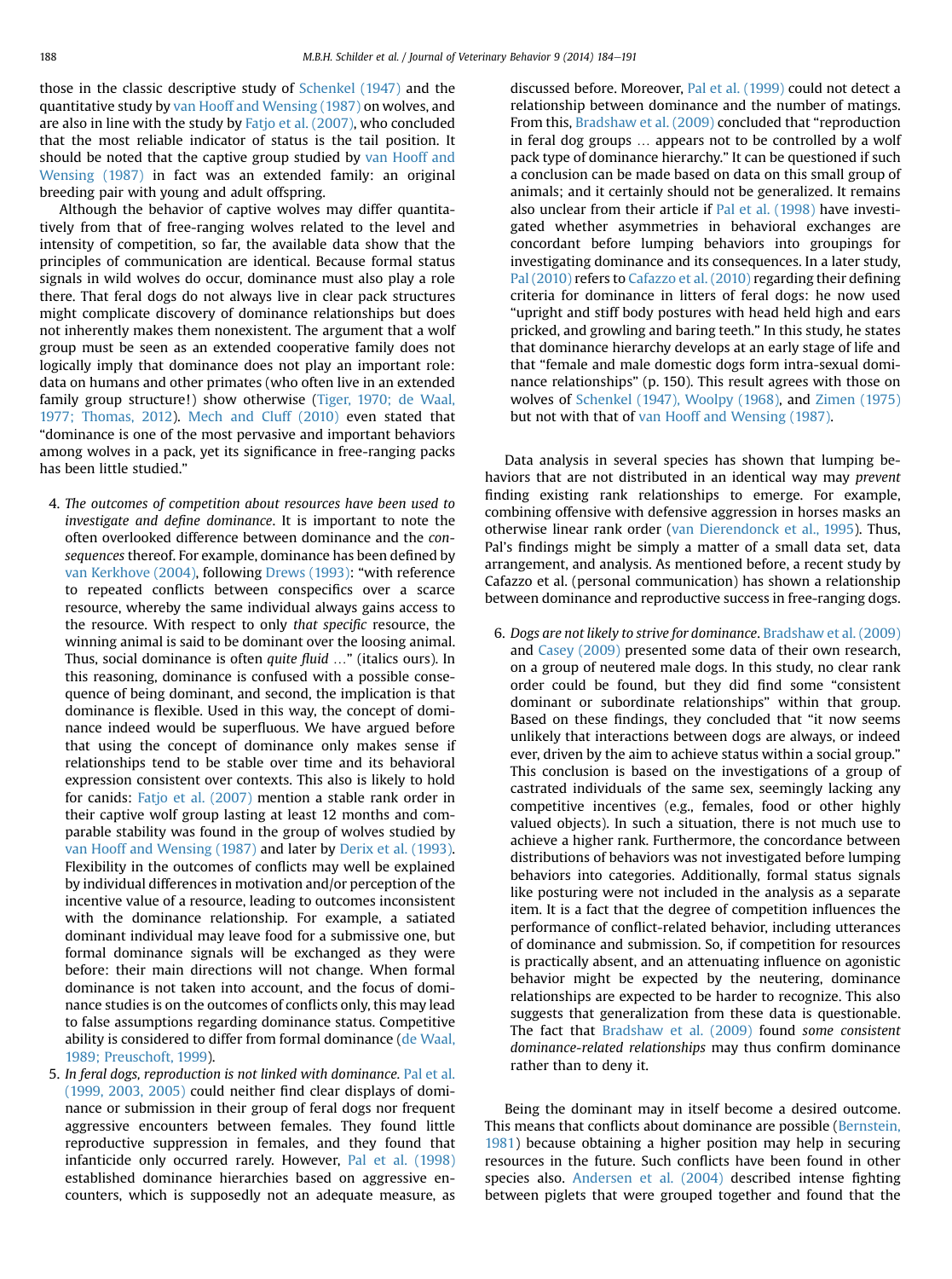intensity was related to the competition level and changes therein correlated to group size.

7. Learning and the resource holding potential (RHP) model is proposed as alternatives for dominance (Casey, 2008; [Bradshaw](#page-7-0) [et al., 2009\)](#page-7-0). [Bradshaw et al. \(2009\)](#page-7-0) stated that "the development of stable relationships can be entirely explained using the principles of associative learning." Learning, including social learning, certainly plays an important role in establishing dominance relationships [\(Bernstein, 1981; Beacham, 2003](#page-7-0)). Bernstein speaks of "trained losers" when individuals after losing a conflict emit submissive behavior toward other individuals and he defines a dominance relationship as a relationship in which one can predict that an animal will perform submissive behavior to a particular animal as a function of a past history of interactions with that particular animal [\(Bernstein, 1981,](#page-7-0) p. 420).

[Spotte \(2012, p. 225\)](#page-8-0) also claims that dominance relationships depend on learning: "One animal learns to dominate a familiar conspecific .." However, this nor Bernstein's reasoning does explain the formal status signaling that instantly may occur between dogs that meet for the very first time and also the unidirectionality in it.

Contrary to the dominance model that predicts relatively stable relationships to prevent severe future conflicts, the RHP model does not take into account the results of previous interaction. Instead, fighting ability, motivation, and context play an important role here. However, the subjective value of a resource may differ between contestants, and it is this difference that should be a major factor to predict the outcome of the conflict. The asymmetry in fighting ability is the major aspect of the RHP model [\(Maynard Smith and](#page-8-0) [Parker, 1976,](#page-8-0) p. 159) and in fact includes dominance. So a result might be that a satiated dominant dog (dominant, because of its formal signals) may leave food to a subordinate (subordinate, because of its formal signaling) because its motivation to defend the asset is low at that specific moment. This example shows that dominance may function alongside more motivational aspects to explain an outcome of an interaction, and that both learning and RHP cannot be seen as alternative explanations for dominance nor can the incentive value of a resource. Learning should be considered as a part of the mechanism that enables dominance relationships to develop, but it leaves the existence of formal dominance/submission signals unexplained. An individual trait, a tendency, to show either submissive or dominant behavioral patterns as a coping strategy cannot be excluded. The RHP model may explain variable outcomes of conflicts (see [Barnard and Brown, 1984](#page-7-0) for shrews), whereas formal status signals remain largely independent on the outcomes of conflicts around resources.

#### Dominance and the human-dog relationship

The 3 recent quantitative studies demonstrate that a limited number of formal status signals shown by dogs indicate dominance relationships [\(Table 1\)](#page-4-0). They confirm the idea of [Bauer and Smuts](#page-7-0) [\(2007\)](#page-7-0) that formal dominance in dogs exists. Again other behaviors like staring, growling, and showing teeth at the opponent may primarily signify a tendency to become physically aggressive (a motivation) rather than having a communicative function concerning status (cf, [Fatjo et al., 2007](#page-8-0)). We can support the notion of [King \(2004\)](#page-8-0) and [van Kerkhove \(2004\)](#page-8-0), that in fact the situation of dogs in a household may actually more resemble the situation of wolves in captivity than that of wild wolves or feral dogs. This would imply that stronger clearer dominance relationships may be formed or even need to be formed [\(van Kerkhove, 2004\)](#page-8-0).

Interestingly, extensive literature is available on dominance and related concepts (status and power) in humans. Social power, dominance, and submission are considered fundamental dimensions of personal relationships [\(Miller-Day and Jackson, 2012](#page-8-0)), pervading every aspect of human social life ([Carney et al., 2005](#page-7-0)). Much research was done in small groups of unacquainted individuals, who were gathered to perform some tasks. These persons were observed and questioned beforehand and/or afterward. It appeared that a first assessment of dominance relationships was made in the first minute after meeting the other persons in such a study group, even before any verbal communication had taken place [\(Kalma, 1991](#page-8-0)). Participants of these experiments were able to indicate who was dominant, but often they were not able to explain rationally why this was their perception. So, this primary assessment was quick and unconscious. If such a very quick assessment takes place in our own species where competition and cooperation are so important, it seems likely that an identical quick assessment may take place in other social animal species as well. A comparable quick assessment may occur in dogs and explain the spontaneous behavioral exchanges between unfamiliar dogs as shortly mentioned in the previous section.

[McGreevy et al. \(2012\)](#page-8-0) give an interesting overview of (dis) similarities between dogs and people regarding communicative signals. They mention a number of behaviors (Tables 4, 5, 6: p. 110- 112) like stand over, stare, place paw on to forequarter, averting eye contact, submissive grin, and submissive posture as signals that occur in humans and dogs. Apart from the designation "submissive" they did not mention that some of these signals could have a bearing on signaling dominance or submission. Therefore, the similarities regarding dominance/submission-related communicative signals that we summarize below and in [Table 1](#page-4-0) are an important supplementation.

A number of relevant behaviors are reported to be nonverbal indicators of dominance and submission in humans: sitting in a straight-up manner [\(Schwartz et al., 1982\)](#page-8-0) and the chin-high posture [\(Zivin, 1977\)](#page-8-0), also called the head tilt or raised head ([Mignault and](#page-8-0) [Chaudhuri, 2003; Carney et al., 2005](#page-8-0)). On the contrary, if the head is bowed downward, this turned out to be related to submission (and some emotions not relevant for this article). A third behavior mentioned was extended eye contact ([Rosa and Masur, 1979; Kalma,](#page-8-0) [1989\)](#page-8-0), and a fourth behavior was breaking eye contact ([Strongman](#page-8-0) [and Champness, 1968](#page-8-0)). The latter also may be labeled "gaze aversion" and is a signal of submissiveness or subordination ([Mazur and](#page-8-0) [Booth, 1998](#page-8-0)). Gesticulation during speech was mentioned by [Freedman \(1972\),](#page-8-0) but it is hard to see how that would be relevant to dogs. Another nonverbal behavior by dominant people is sitting or standing on an elevated seat or platform [\(Eibl-Eibesfeldt, 1997;](#page-7-0) [Mignault and Chaudhuri, 2003](#page-7-0)), whereas submissive people make themselves smaller or take a lower spatial position, for example, by kneeling, bowing, kissing a hand or shoe, backing down ([Morris, 1979;](#page-8-0) [Mignault and Chaudhuri, 2003\)](#page-8-0).

Reflecting on status-related communication signals, it can be concluded that a number of human characteristics of communicative signals related to dominance and submission resemble distinct aspects of dog-dog communication related to dominance, especially postural elements. Extended eye contact resembles staring at an opponent, a signal of an aggressive motivation ([Feddersen-](#page-8-0)[Petersen, 2004\)](#page-8-0) rather than dominance in dogs. The opposite could be breaking eye contact (e.g., looking away as it is often called in dog ethology), as a sign of appeasement, one of the means to avoid (escalation of) a conflict [\(Schenkel, 1967](#page-8-0)).

These similarities may have facilitated the communication between both species during domestication. Furthermore, dogs are likely to interpret human postural information in terms of a dominance/submissive relationship, and they may interpret prolonged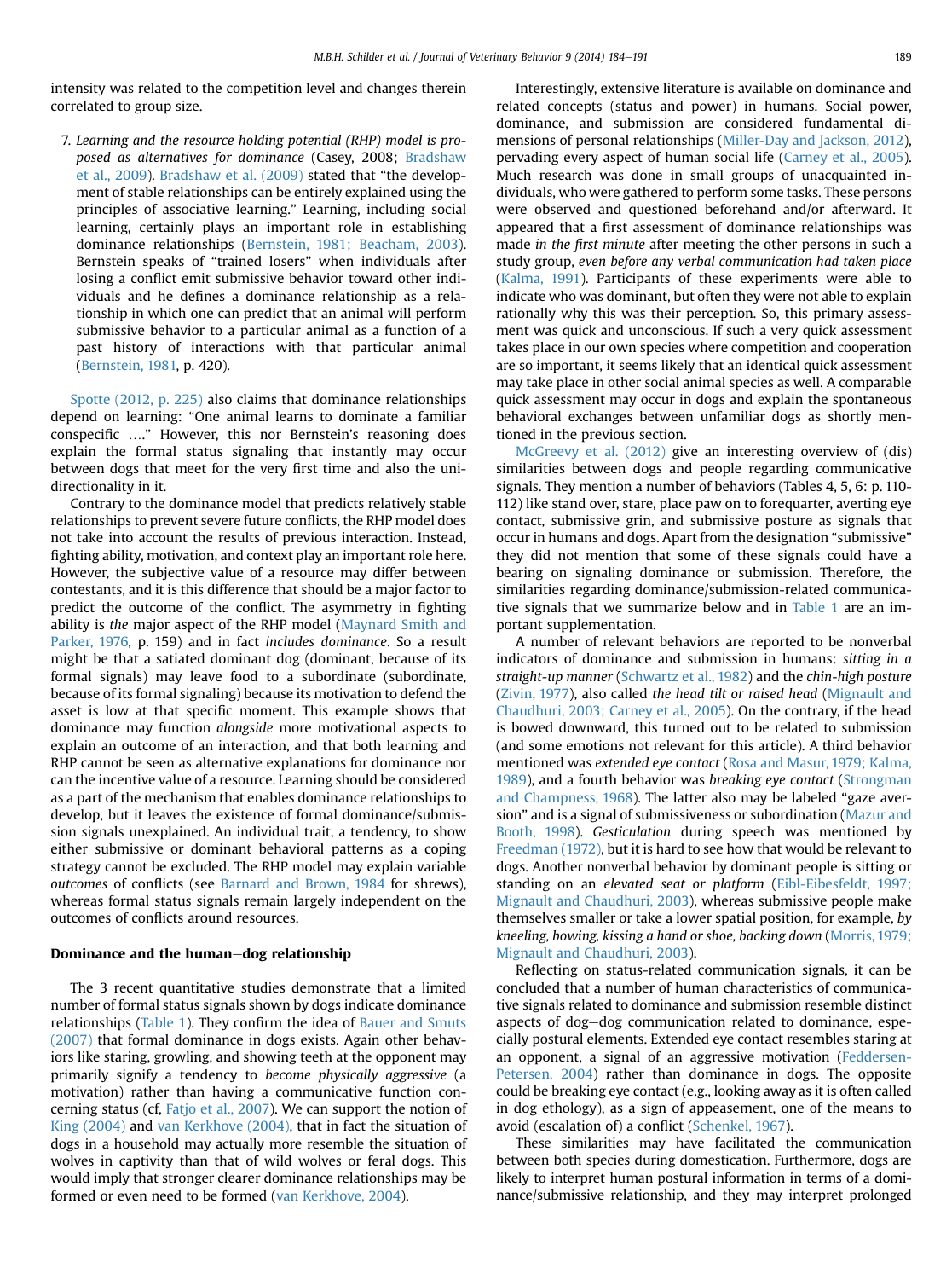<span id="page-7-0"></span>eye contact as a threat. Whether humans are able to interpret dog behavior correctly remains to be seen (see [Kujala et al., 2012\)](#page-8-0). Additionally, it may be expected that dogs may also use a quick assessment of the dominance position of their human counterpart as well. This in turn could explain some clinical observations on dog aggression toward humans. It explains why dogs that have an unclear rank relationship with their human partner are more likely to attack when the human partner shows a relatively "low posture" (e.g., human lies on the floor, bents down to clean the floor, falls down, or the dog sits on the human's lap or sits on the couch close to the human), or when the human is sick or feels weak, or when direct eye contact is made with a dog ([Schilder, 2005\)](#page-8-0). Such kinds of attacks that may well happen in noncompetitive contexts facilitate the interpretation that at least some dogs may show a tendency to raise their status. This is in line with Bernstein (1981) but contrast with the statement by Bradshaw et al. (2009) that dogs do not tend to do just that. All these indications suggest that dogs are well able to read at least an important part of our nonverbal communication relevant to dominance.

In conclusion, the notion of dominance in dogs in our opinion is a useful concept. It explains an important aspect of the relationship between dogs and also between dogs and humans. We want to emphasize that stability in a relationship does not arise from exerting dominance (over dogs by humans by using forceful acts) but by showing formal submissive signals (by the dog toward humans). Teaching a dog to accept humans as dominants and to accept related behavioral limits should be different from teaching appropriate behavior like sitting or lying down on command. The former depends heavily on learning to accept a submissive status, which chiefly necessitates an adequate socialization of the dog and a clear and consistent behavior by the owner. The latter involves reward-based training, which is being facilitated by a clear dominance relationship but not dependent on it. We strongly feel that this message should be promoted and clearly explained by dog professionals like instructors, behavior counselors, and veterinarians. Denying the concept of dominance is not helpful to lenient owners who have a truly dominant dog and are struggling with control problems. The assessment of the dominance relationship between dog and owner should be based on observations of postures and accompanying behaviors shown by the dog. In diagnosing aggression problems, application of the dominance concept and observing associated formal status signals in dogs during its interactions in different contexts is very useful, as this gives insight whether the dog's aggression was fear motivated or whether the dog was far more confident in its situation and that exerting dominance in the relationship may play a role. To this purpose, it is necessary to ask the owners to report formal signals of dominance or submission of their dog during behavior consultation. Questions on the postural communication and other (formal) signals the dogs have shown should always be a part of anamneses. For owners, it is therefore important to recognize formal signals of submission or dominance.

Formal signals of active and passive submission are foremost shown by young dogs toward their owners before puberty. Although testosterone during puberty can boost male dogs to try to restructure their relationship with their owner, most dog-human relationships will overcome this hormone-driven challenge. It is also very important to realize that aggression is not the equivalent of dominance; neither is it necessarily an expression of dominant behavior.

Finally, we want to emphasize that accepting the scientific concept of dominance should not legitimate the application of forced dominance signals like alpha rolls in training. They are dangerous in provoking aggression and will in general not be helpful in establishing a respectful and harmonious human-dog relationship.

#### Acknowledgments

The authors are grateful to Frauke Ohl for her helpful comments on an earlier version to Natalie Cook for correcting the English language and to 2 referees for useful comments. The idea for the article was conceived by all 3 authors. The article was mainly written by the first author. No specific funding was provided.

#### Conflict of interest

The authors declare no conflict of interest.

#### References

- [Akos, Z., Beck, R., Nagy, M., Vicsek, T., Kubinyi, E., 2014. Leadership and path char](http://refhub.elsevier.com/S1558-7878(14)00039-2/sref1)[acteristics during walks are linked to dominance order and individual traits in](http://refhub.elsevier.com/S1558-7878(14)00039-2/sref1) [dogs. PLoS One 10, e1003446.](http://refhub.elsevier.com/S1558-7878(14)00039-2/sref1)
- [Andersen, L., Nævdal, E., Bakken, M., Bøe, K.E., 2004. Aggression and group size in](http://refhub.elsevier.com/S1558-7878(14)00039-2/sref2) domesticated pigs, Sus scrofa: '[when the winner takes it all and the loser is](http://refhub.elsevier.com/S1558-7878(14)00039-2/sref2) standing small'[. Anim. Behav. 68, 965](http://refhub.elsevier.com/S1558-7878(14)00039-2/sref2)-[975](http://refhub.elsevier.com/S1558-7878(14)00039-2/sref2).
- [Barnard, C.J., Brown, C.A.J., 1984. A pay-off asymmetry in resident-resident disputes](http://refhub.elsevier.com/S1558-7878(14)00039-2/sref3) [between shrews. Anim. Behav. 24, 302](http://refhub.elsevier.com/S1558-7878(14)00039-2/sref3)-[304.](http://refhub.elsevier.com/S1558-7878(14)00039-2/sref3)
- [Bauer, E.B., Smuts, B.B., 2007. Cooperation and competition during dyadic play in](http://refhub.elsevier.com/S1558-7878(14)00039-2/sref4) domestic dogs Canis familiaris[. Anim. Behav. 73, 489](http://refhub.elsevier.com/S1558-7878(14)00039-2/sref4)-[499](http://refhub.elsevier.com/S1558-7878(14)00039-2/sref4).
- [Bayly, K.L., Evans, C.S., Taylor, A., 2006. Measuring social structure: a comparison of](http://refhub.elsevier.com/S1558-7878(14)00039-2/sref5) eight dominance indices. Behav. Processes  $73$ ,  $1-12$ .
- [Beacham, J.L., 2003. Models of dominance hierarchy formation. Behaviour 140,](http://refhub.elsevier.com/S1558-7878(14)00039-2/sref6)  $1275 - 1303.$  $1275 - 1303.$  $1275 - 1303.$
- [Beaudet, R., Chalifoux, A., Dallaire, A., 1994. Predictive value of activity level and](http://refhub.elsevier.com/S1558-7878(14)00039-2/sref7) [behavioral evaluation on future dominance in puppies. Appl. Anim. Behav. Sci.](http://refhub.elsevier.com/S1558-7878(14)00039-2/sref7) [40, 273](http://refhub.elsevier.com/S1558-7878(14)00039-2/sref7)-[284](http://refhub.elsevier.com/S1558-7878(14)00039-2/sref7).
- [Bernstein, I.S., 1981. Dominance; the baby and the bathwater. Behav. Brain Sci. 4,](http://refhub.elsevier.com/S1558-7878(14)00039-2/sref8)  $419 - 457$  $419 - 457$
- [Bonanni, R., Cafazzo, S., Valsecchi, P., Natoli, E., 2010. Effect of af](http://refhub.elsevier.com/S1558-7878(14)00039-2/sref9)filiative and [agonistic relationships on leadership behaviour in free-ranging dogs. Anim.](http://refhub.elsevier.com/S1558-7878(14)00039-2/sref9) [Behav. 79, 981](http://refhub.elsevier.com/S1558-7878(14)00039-2/sref9)-[991.](http://refhub.elsevier.com/S1558-7878(14)00039-2/sref9)
- [Bradshaw, J.W.S., Blackwell, E.J., Casey, R.A., 2009. Dominance in domestic](http://refhub.elsevier.com/S1558-7878(14)00039-2/sref10) [dogs](http://refhub.elsevier.com/S1558-7878(14)00039-2/sref10)—[useful construct or bad habit? J. Vet. Behav: Clin. Appl. Res. 4, 135](http://refhub.elsevier.com/S1558-7878(14)00039-2/sref10)-[144.](http://refhub.elsevier.com/S1558-7878(14)00039-2/sref10)
- [Burgoon, J.K., Hale, J.L., 1984. The fundamental topoi of relational communication.](http://refhub.elsevier.com/S1558-7878(14)00039-2/sref95) [Communication Monogr. 51, 415](http://refhub.elsevier.com/S1558-7878(14)00039-2/sref95)-[447.](http://refhub.elsevier.com/S1558-7878(14)00039-2/sref95)
- [Cafazzo, S., Valsecchi, P., Bonanni, R., Natoli, E., 2010. Dominance in relation to age,](http://refhub.elsevier.com/S1558-7878(14)00039-2/sref11) [sex, and competitive contexts in a group of free-ranging domestic dogs. Behav.](http://refhub.elsevier.com/S1558-7878(14)00039-2/sref11) [Ecol. 21, 443](http://refhub.elsevier.com/S1558-7878(14)00039-2/sref11)-[455](http://refhub.elsevier.com/S1558-7878(14)00039-2/sref11).
- [Cafazzo, S., Natoli, E., Valsecchi, P., 2012. Scent-marking behaviour in a pack of free](http://refhub.elsevier.com/S1558-7878(14)00039-2/sref12)[ranging domestic dogs. Ethology 118, 955](http://refhub.elsevier.com/S1558-7878(14)00039-2/sref12)-[966](http://refhub.elsevier.com/S1558-7878(14)00039-2/sref12).
- [Carney, D.R., Hall, J.A., Smith LeBeau, L., 2005. Beliefs about the nonverbal expres](http://refhub.elsevier.com/S1558-7878(14)00039-2/sref13)[sion of social power. J. Nonverb. Comm. 29, 105](http://refhub.elsevier.com/S1558-7878(14)00039-2/sref13)-[123.](http://refhub.elsevier.com/S1558-7878(14)00039-2/sref13)
- Casey, R.A., 2009. The "D" [word: should we be talking about dominance in dogs. Vet.](http://refhub.elsevier.com/S1558-7878(14)00039-2/sref14) [Matters.](http://refhub.elsevier.com/S1558-7878(14)00039-2/sref14)
- [Chase, I.D., Seitz, K., 2011. Self-structuring properties of dominance hierarchies:](http://refhub.elsevier.com/S1558-7878(14)00039-2/sref15) a new perspective. Adv. Genet.  $75, 51-81$ .
- [Coppinger, R., 2001. Dogs: A Startling New Understanding of Canine Origin.](http://refhub.elsevier.com/S1558-7878(14)00039-2/sref16) [Behavior and Evolution. Scribner, New York, NY.](http://refhub.elsevier.com/S1558-7878(14)00039-2/sref16)
- [Creel, S., Creel, N.M., Mills, M.G.L., Monfort, S.L., 2007. Rank and reproduction in](http://refhub.elsevier.com/S1558-7878(14)00039-2/sref94) [cooperatively breeding African wild dogs: behavioral and endocrive correlates.](http://refhub.elsevier.com/S1558-7878(14)00039-2/sref94) [Behav. Ecol. 8, 298](http://refhub.elsevier.com/S1558-7878(14)00039-2/sref94)-[306.](http://refhub.elsevier.com/S1558-7878(14)00039-2/sref94)
- [de Vries, H., Appleby, M., 2000. Finding an appropriate order for a hierarchy:](http://refhub.elsevier.com/S1558-7878(14)00039-2/sref17) [a comparison of the I&SI and the BBS methods. Anim. Behav. 59, 239](http://refhub.elsevier.com/S1558-7878(14)00039-2/sref17)-[245](http://refhub.elsevier.com/S1558-7878(14)00039-2/sref17).
- [de Vries, H., Stevens, J.M.G., Vervaecke, H., 2000. Measuring and testing the](http://refhub.elsevier.com/S1558-7878(14)00039-2/sref18) [steepness of dominance hierarchies. Anim. Behav. 71, 585](http://refhub.elsevier.com/S1558-7878(14)00039-2/sref18)-[592](http://refhub.elsevier.com/S1558-7878(14)00039-2/sref18).
- [de Waal, F.B.M., 1977. The organization of agonistic relationships within two captive](http://refhub.elsevier.com/S1558-7878(14)00039-2/sref19) [groups of Java-monkeys \(](http://refhub.elsevier.com/S1558-7878(14)00039-2/sref19)Macaca fascicularis). Z. Tierpsychol. 44, 225-[282](http://refhub.elsevier.com/S1558-7878(14)00039-2/sref19).
- [de Waal, F.B.M., 1989. Dominance style and primate social organisation. In:](http://refhub.elsevier.com/S1558-7878(14)00039-2/sref20) [Staden, V., Foley, R.A. \(Eds.\), Comparative Socioecology: The Behavioural Ecol](http://refhub.elsevier.com/S1558-7878(14)00039-2/sref20)[ogy of Humans and Other Animals. Blackwell Press, Oxford, UK, pp. 243](http://refhub.elsevier.com/S1558-7878(14)00039-2/sref20)–[263](http://refhub.elsevier.com/S1558-7878(14)00039-2/sref20).
- [de Waal, F.B.M., Luttrell, L.M., 1985. The formal hierarchy of rhesus monkeys: an](http://refhub.elsevier.com/S1558-7878(14)00039-2/sref21) [investigation of the bared teeth display. Am. J. Primatol. 9, 73](http://refhub.elsevier.com/S1558-7878(14)00039-2/sref21)-[85](http://refhub.elsevier.com/S1558-7878(14)00039-2/sref21).
- [Derix, R., van Hooff, J.A.R.A.M., de Vries, H., Wensing, J., 1993. Male and female](http://refhub.elsevier.com/S1558-7878(14)00039-2/sref22) [mating competition in wolves: female suppression versus male intervention.](http://refhub.elsevier.com/S1558-7878(14)00039-2/sref22) [Behaviour 127, 141](http://refhub.elsevier.com/S1558-7878(14)00039-2/sref22)-[174](http://refhub.elsevier.com/S1558-7878(14)00039-2/sref22).
- [DeYoung, C.G., Weisberg, Y.J., Peterson, J.B., 2013. Unifying the aspects of the Big](http://refhub.elsevier.com/S1558-7878(14)00039-2/sref92) [Five, the interpersonal circumplex, and trait af](http://refhub.elsevier.com/S1558-7878(14)00039-2/sref92)filiation. J. Pers. 81, 465-[475](http://refhub.elsevier.com/S1558-7878(14)00039-2/sref92).
- [Diederrich, C., Giffroy, J.M., 2006. Behavioural testing in dogs: a review of meth](http://refhub.elsevier.com/S1558-7878(14)00039-2/sref93)[odology in search for standardisation. Appl. Anim. Behav. Sci. 97, 51](http://refhub.elsevier.com/S1558-7878(14)00039-2/sref93)-[72.](http://refhub.elsevier.com/S1558-7878(14)00039-2/sref93)
- Drews, C., 1993. The concept and defi[nition of dominance in animal behaviour.](http://refhub.elsevier.com/S1558-7878(14)00039-2/sref23) [Behaviour 125, 283](http://refhub.elsevier.com/S1558-7878(14)00039-2/sref23)-[313](http://refhub.elsevier.com/S1558-7878(14)00039-2/sref23).
- [Dugatkin, L.A., Dugatkin, A.D., 2007. Extrinsic effects, estimating opponents](http://refhub.elsevier.com/S1558-7878(14)00039-2/sref24)' RHP, [and the structure of dominance hierarchies. Biol. Lett. 3, 614](http://refhub.elsevier.com/S1558-7878(14)00039-2/sref24)-[616](http://refhub.elsevier.com/S1558-7878(14)00039-2/sref24).
- [Eibl-Eibesfeldt, I., 1997. Die Biologie des Menschlichen Verhaltens. Hammer Verlag,](http://refhub.elsevier.com/S1558-7878(14)00039-2/sref25) [Weyarn, Germany, p. 434.](http://refhub.elsevier.com/S1558-7878(14)00039-2/sref25)